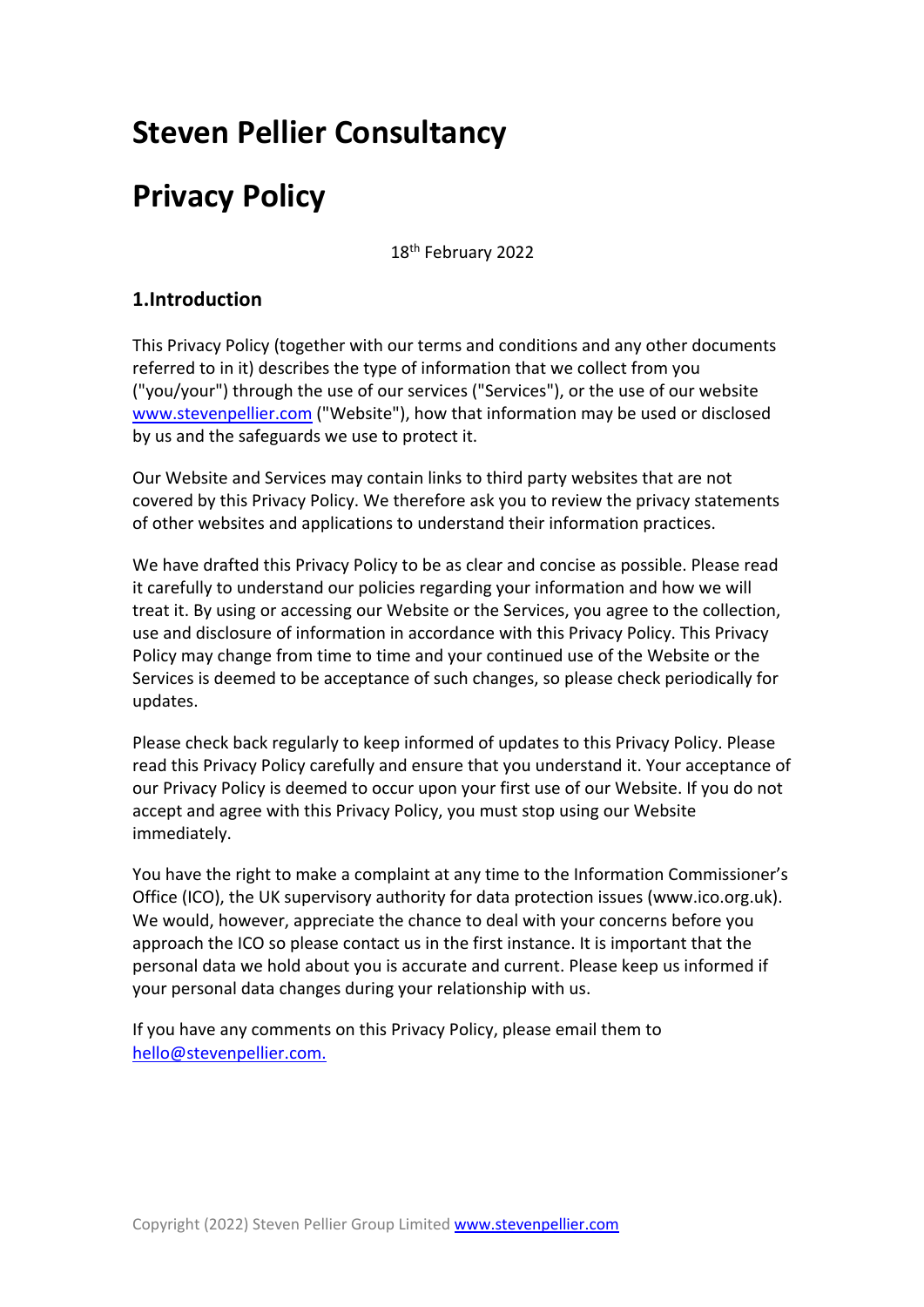## **2.Who We Are**

2.1 Here are our details:

- Our Website address is www.stevenpellier.com

- Our company name is Steven Pellier Group Limited

- Our trading name is Steven Pellier Consultancy

- Our registered address is 85 Great Portland Street, London, United Kingdom, W1W 7LT. Visiting this office is strictly by appointment only.

- Our [nominated representative or Data Protection Officer] is Steven Pellier and they can be contacted at hello@stevenpellier.com

2.2 We respect your right to privacy and will only process personal information about you or provided by you in accordance with the Data Protection Legislation which for the purposes of this Privacy Policy shall mean: (i) the retained EU law version of the General Data Protection Regulation ((EU) 2016/679) (UK GDPR), the Data Protection Act 2018 and any other national implementing laws, regulations and secondary legislation, as amended or updated from time to time, in the UK and then (ii) any successor legislation to the UK GDPR or the Data Protection Act 2018 and other applicable privacy laws.

## **3.What we may collect**

3.1 Personal data, or personal information, means any information about an individual from which that person can be identified. It does not include data where the identity has been removed (anonymous data)

3.2 We may collect, use, store and transfer different kinds of personal data about you which we have grouped together as follows:

- Identity Data includes first name, last name, username or similar identifier. When you email, phone, live chat or otherwise, we may collect information such as your first name, last name, email address and phone number.

- Contact Data includes billing address, invoicing address, email address and telephone numbers.

- Financial Data includes bank account and payment card details.

- Transaction Data includes details about payments and other details of our Services you have purchased from us.

- Technical Data includes internet protocol (IP) address, your login data, browser type and version, time zone setting and location, browser plug-in types and versions,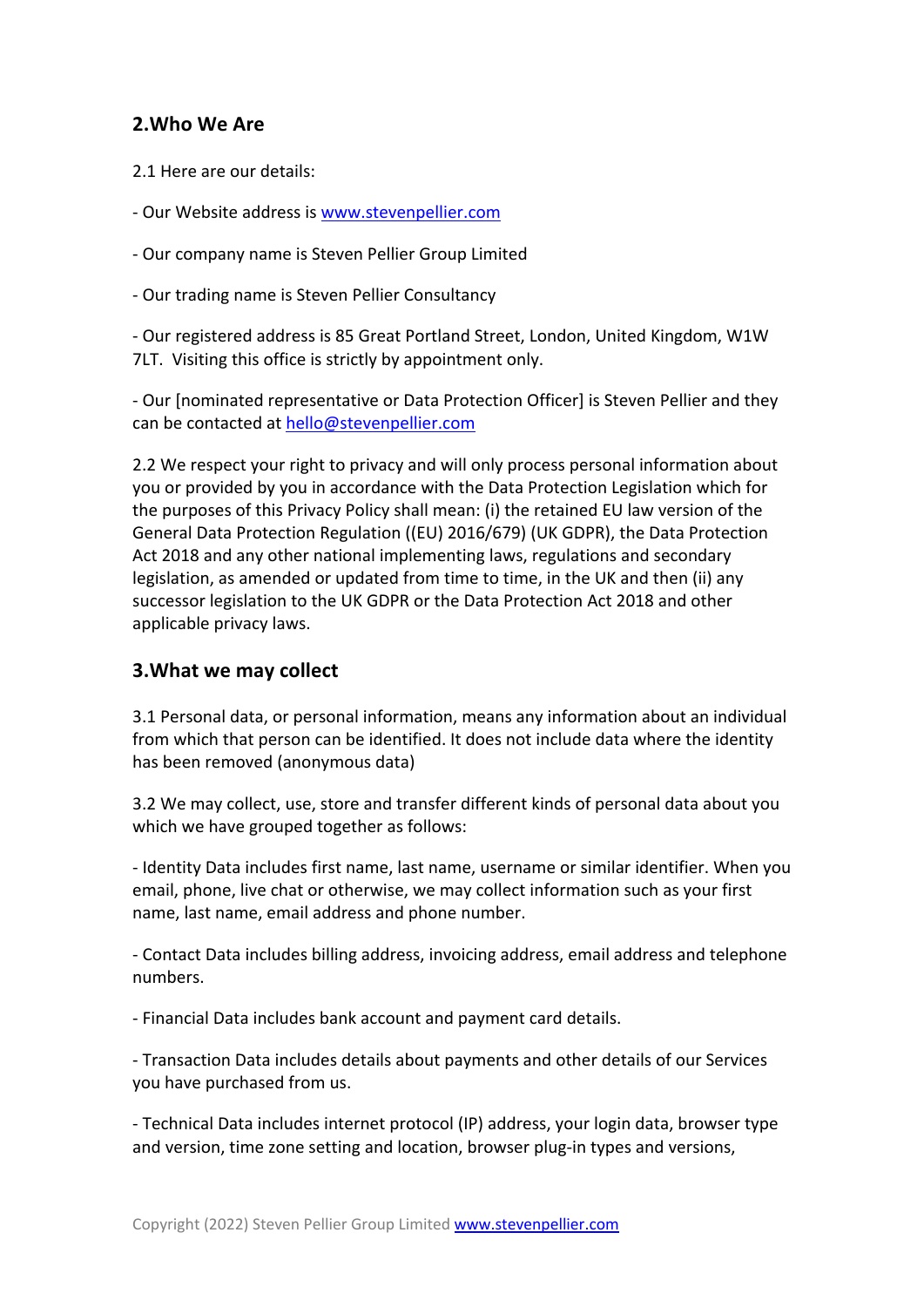operating system and platform and other technology on the devices you use to access this Website.

- Profile Data includes your username and password, reservations made by you, your interests, preferences, feedback and survey responses.

- Usage Data includes information about how you use our Website and Services.

- Marketing and Communications Data includes your preferences in receiving marketing from us and our third parties and your communication preferences.

- Interaction Data includes any information that you might provide to any discussion forums on the Website.

- Cookies Data like many websites, we use "cookies" to enhance your experience and gather information about visitors and visits to our websites. Please refer to the "Do we use cookies?" section below for information about cookies and how we use them and what kind.

- Third Parties and Information we receive from other sources. We may receive information about you if you use any of the other websites we operate or through the Services we provide. In this case we will have informed you when we collected that data that it may be shared internally and combined with data collected on our Website. We are also working closely with third parties (including, for example, business partners, suppliers, sub-contractors, advertising networks, analytics providers, and search information providers) and may receive information about you from them.

- Analytics includes third-party analytics services (such as Google Analytics) to evaluate your use of the Website, compile reports on activity, collect demographic data, analyse performance metrics, and collect and evaluate other information relating to our Website and internet usage. These third parties use cookies and other technologies to help analyse and provide us the data. By accessing and using the Website, you consent to the processing of data about you by these analytics providers in the manner and for the purposes set out in this Privacy Policy.

3.3 We also collect, use and share Aggregated Data such as statistical or demographic data for any purpose. Aggregated Data may be derived from your personal data but is not considered personal data in law as this data does not directly or indirectly reveal your identity. For example, we may aggregate your Usage Data to calculate the percentage of users accessing a specific website feature. However, if we combine or connect Aggregated Data with your personal data so that it can directly or indirectly identify you, we treat the combined data as personal data which will be used in accordance with this Privacy Policy.

3.4 We do not collect any Special Categories of Personal Data about you (this includes details about your race or ethnicity, religious or philosophical beliefs, sex life, sexual orientation, political opinions, trade union membership, information about your health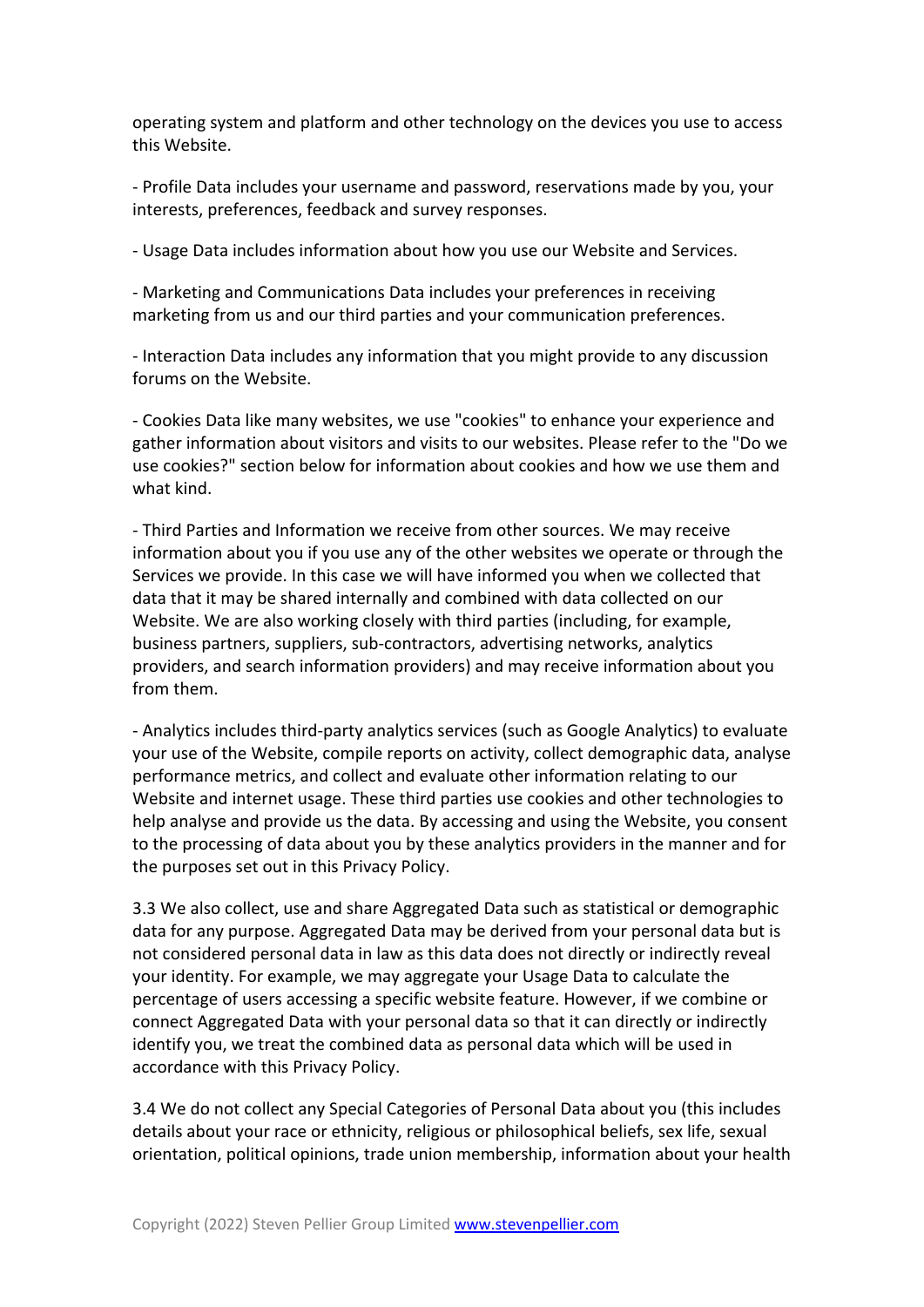and genetic and biometric data). Nor do we collect any information about criminal convictions and offences.

3.5 Under UK GDPR we will ensure that your personal data is processed lawfully, fairly, and transparently, without adversely affecting your rights. We will only process your personal data if at least one of the following basis applies:

a) You have given consent to the processing of your personal data for one or more specific purposes;

b) processing is necessary for the performance of a contract to which you are a party or in order to take steps at the request of you prior to entering into a contract;

c) processing is necessary for compliance with a legal obligation to which we are subject;

d) processing is necessary to protect the vital interests of you or of another natural person;

e) processing is necessary for the performance of a task carried out in the public interest or in the exercise of official authority vested in the controller; and/or

f) processing is necessary for the purposes of the legitimate interests pursued by us or by a third party such as our financial payments, except where such interests are overridden by the fundamental rights and freedoms of the data subject, in particular where the data subject is a child.

3.6 If you provide personal information to us about another data subject, you are responsible for ensuring that you have their consent to provide that data for the uses set out in this Privacy Policy and for bringing this Privacy Policy to their attention.

#### **4.How we may collect and use your data**

4.1 We (or third party data processors, agents and sub-contractors acting on our behalf) may collect, store and use your personal information by way of different methods to collect data from and about you including through:

Direct interactions. You may give us your information by filling in forms via our Website or by corresponding with us by post, phone, email or otherwise. This includes personal data you provide when you:

- a) present Website content;
- b) use any of our Services;
- c) create an account on our Website;
- d) subscribe to our Services or publications;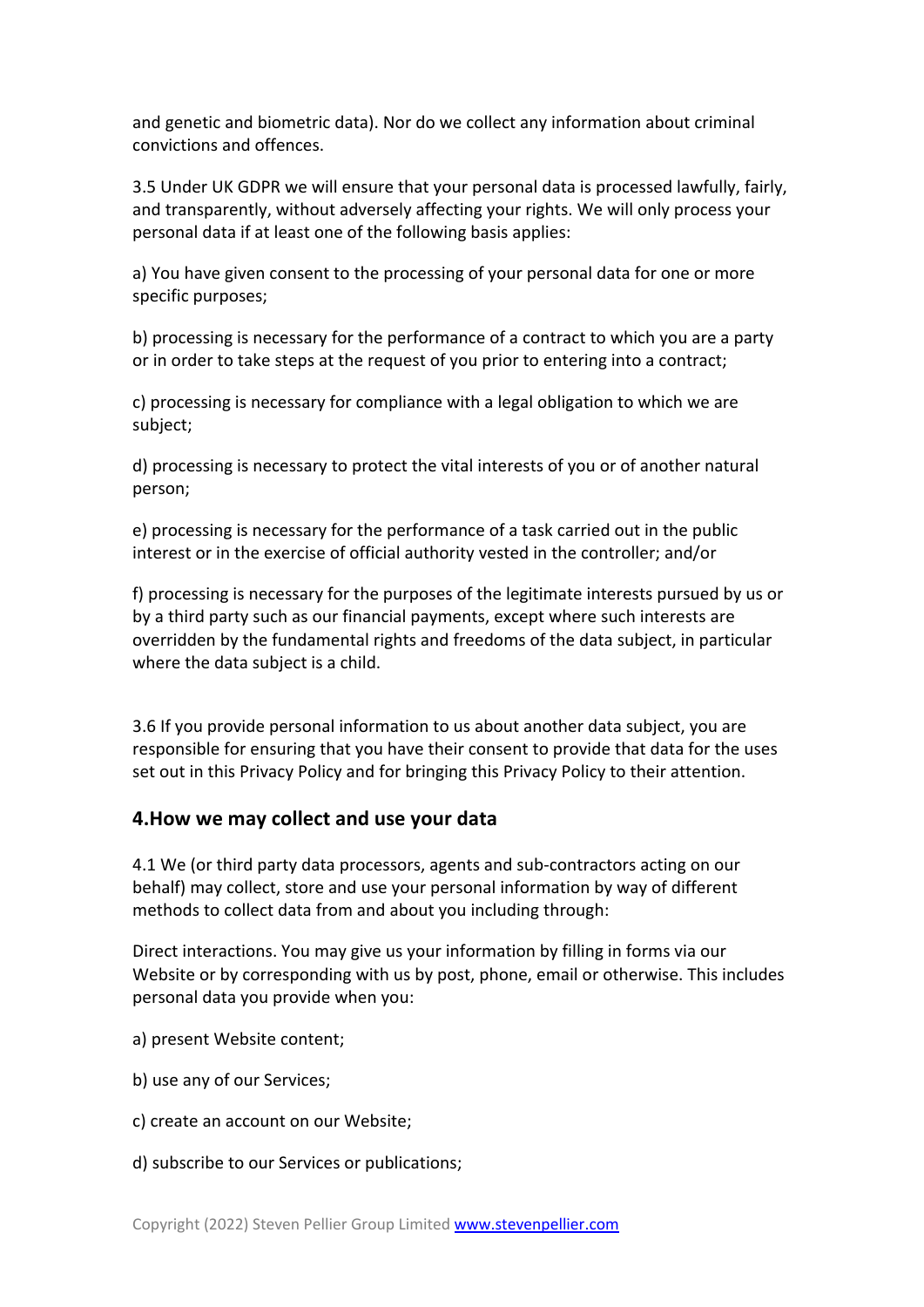e) request marketing to be sent to you;

f) enter a competition, promotion or survey; or

g) give us some feedback.

4.2 In addition to the above, we may use the information in the following ways:

a) To personalise your Website experience and to allow us to deliver the type of content and product offerings in which you are most interested.

b) To administer a contest, promotion, survey or other site feature.

c) If you have consented to receive our e-mail newsletter, we may send you periodic emails. If you would no longer like to receive promotional e-mail from us, please refer to the "How can you opt-out, remove or modify information you have provided to us?" section below. If you have not opted-in to receive e-mail newsletters, you will not receive these e-mails. Visitors who register or participate in other site features such as marketing programs and "members-only" content will be given a choice whether they would like to be on our e-mail list and receive e-mail communications from us.

d) Present Website content effectively to you.

e) Provide information, and services that you request, or (with your consent) which we think may interest you.

f) Carry out our contracts with you.

g) Provide the relevant Services to you

h) Tell you our charges.

4.3 If you are already our customer, we will only contact you electronically about things similar to what was previously sold to you.

4.4 If you are a new customer, you will only be contacted if you agree to it.

4.5 We may keep a record of those links which are used the most to enable us to provide the most helpful information but we agree to keep such information confidential and you will not be identified from this information.

4.6 In addition, if you don't want us to use your personal data for any of the other reasons set out in this section 4, you can let us know at any time by contacting us at hello@stevenpellier.com, and we will delete your data from our systems. However, you acknowledge this will limit our ability to provide the best possible [products and] services to you.

4.7 In some cases, the collection of personal data may be a statutory or contractual requirement, and we will be limited in the [products and] services we can provide you if you don't provide your personal data in these cases.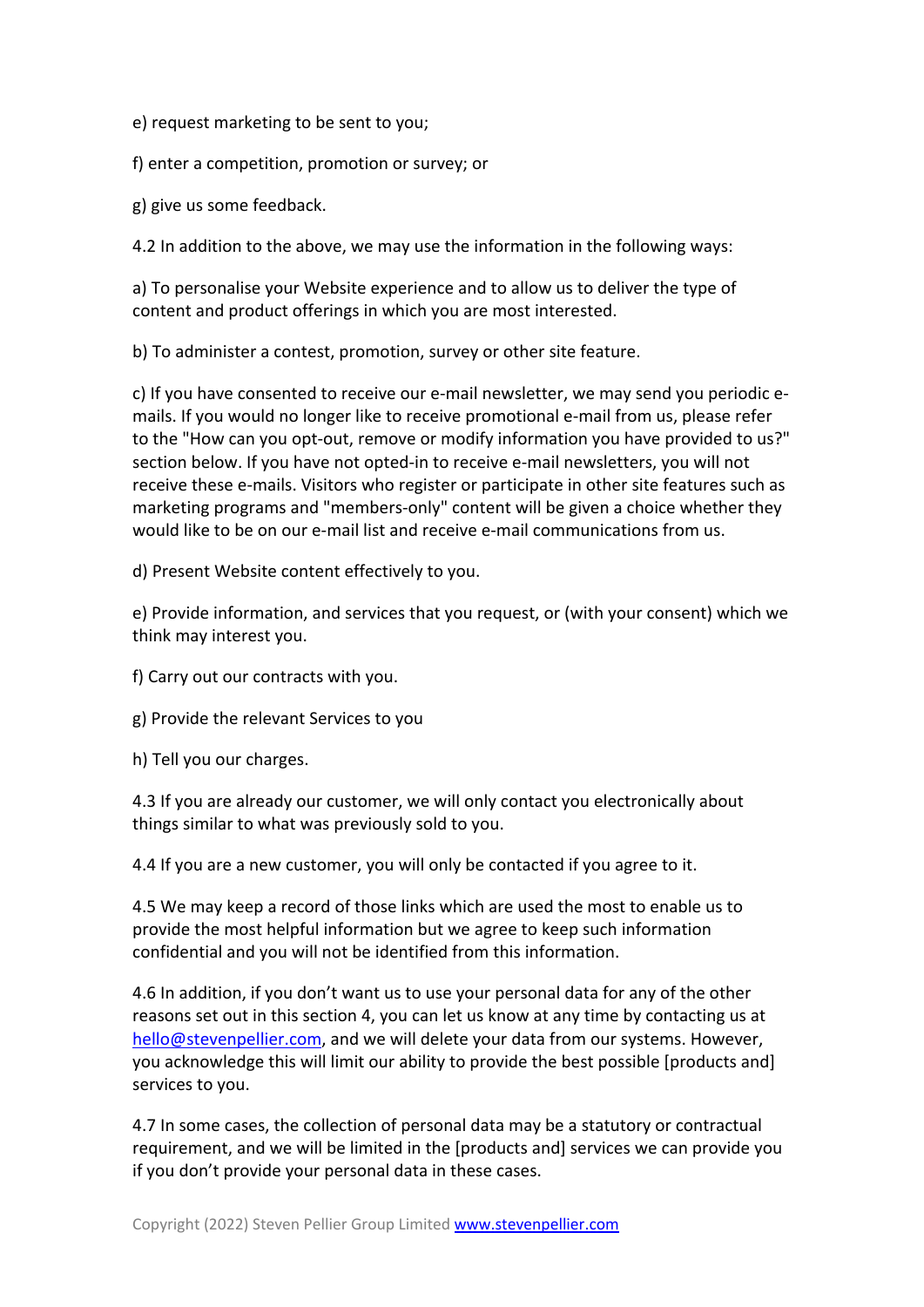4.8 We will only use your personal data when the law allows us to. Most commonly, we will use your personal data in the following circumstances:

a) Where we need to perform the contract we are about to enter into or have entered into with you.

b) Where it is necessary for our legitimate interests (or those of a third party) and your interests and fundamental rights do not override those interests.

c) Where we need to comply with a legal or regulatory obligation, for example compliance with health and safety, tax or other statutory obligations.

4.9 Generally we do not rely on consent as a legal basis for processing your personal data other than in relation to our marketing communications or sending third party direct marketing communications to you via email or text message. You have the right to withdraw consent to marketing at any time by contacting us at hello@stevenpellier.com, and we will either delete your data from our systems or move your data to our "unsubscribe list". However, you acknowledge this will limit our ability to provide the best possible services to you.

4.10 As already indicated above, with your permission and/or where permitted by law, we may also use your data for marketing purposes which may lead to us contacting you by email and/or telephone with information, news and offers on our Services. We agree that we will not do anything that we have not agreed to under this Privacy Policy, and we will not send you any unsolicited marketing or spam. We will take all reasonable steps to ensure that we fully protect your rights and comply with our obligations under the UK GDPR and the Privacy and Electronic Communications (EC Directive) Regulations 2003, as amended.

## **5.Cookies**

5.1 All Cookies used by and on our website are used in accordance with current UK Cookie Law.

5.2 We use cookies to distinguish users and improve our Website. Please look at our Cookie Policy for more cookie information.

## **6.Where we store your data and security**

6.1 We may transfer your collected data to storage outside the UK. It may be processed outside the UK to fulfil your order and to receive our Services and deal with payment. If we do store or transfer data outside the UK, we will take all reasonable steps to ensure that your data is treated as safely and securely as it would be within the UK and under the UK GDPR. Such steps may include, but not be limited to, the use of legally binding contractual terms between us and any third parties we engage with and the use of approved Model Contractual Arrangements. Your acceptance of this Privacy Policy shall be your consent permitting us to store or transfer data outside the UK if it is necessary for us to do so.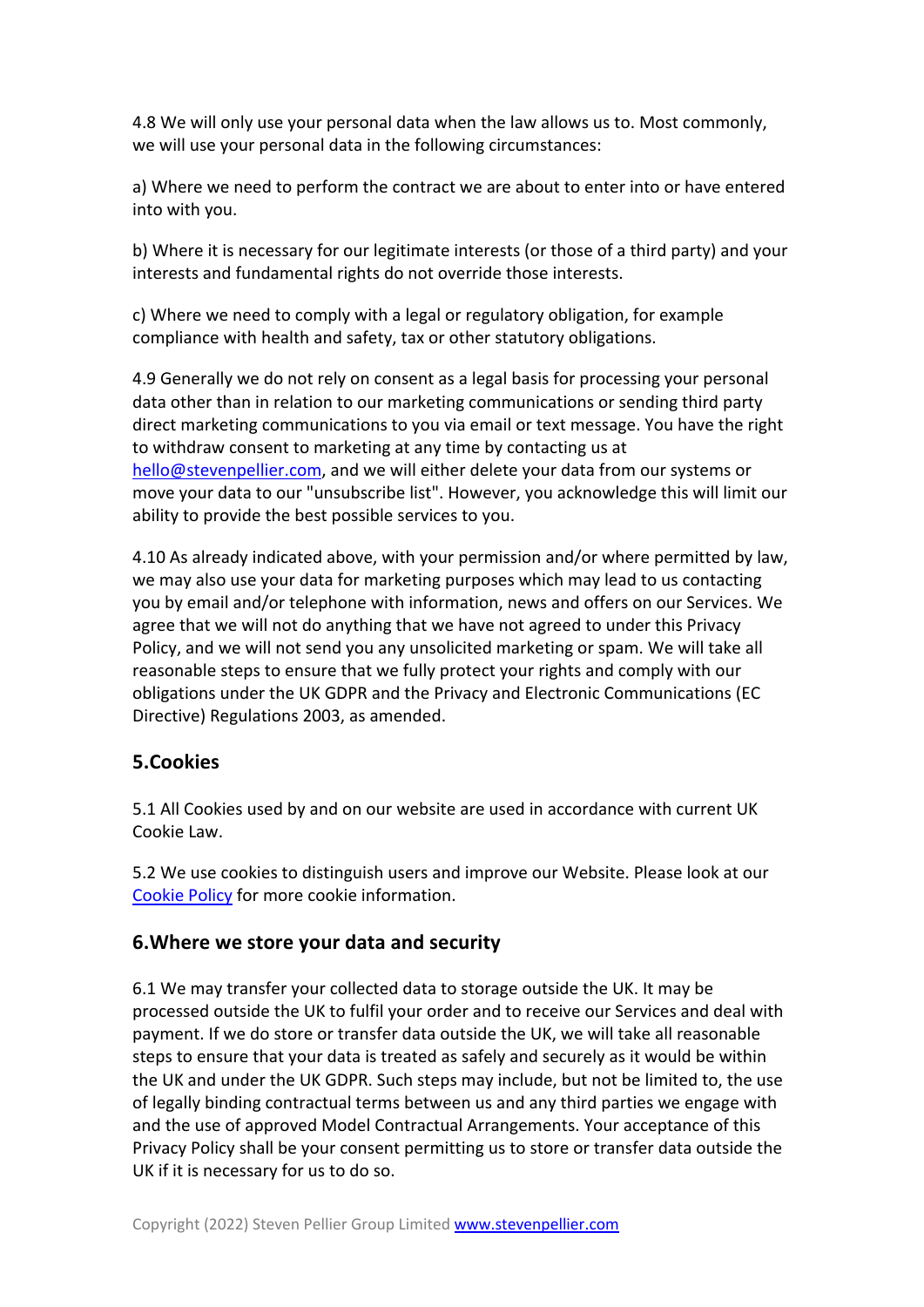6.2 Data security is of great importance to us, and to protect your data we have put in place suitable physical, electronic and managerial procedures to safeguard and secure data collected through our Website. In addition, we limit access to your personal data to those employees, agents, contractors and other third parties who have a business need to know. They will only process your personal data on our instructions and they are subject to a duty of confidentiality.

6.3 We have put in place procedures to deal with any suspected personal data breach and will notify you and any applicable regulator of a breach where we are legally required to do so.

6.4 By giving us your personal data, you agree to this arrangement. We will do what we reasonably can to keep your data secure.

6.5 Any payments made by you, will be encrypted.

6.6 We have implemented security measures such as a firewall to protect any data and maintain a high level of security.

6.7 Notwithstanding the security measures that we take, it is important to remember that the transmission of data via the internet may not be completely secure and that you are advised to take suitable precautions when transmitting to us data via the internet and you take the risk that any sending of that data turns out to be not secure despite our efforts.

6.8 If we give you a password upon registration on our Website, you must keep it confidential. Please don't share it.

6.9 We will keep personal data for as long as is necessary which is usually the life of our relationship and up to a period of seven years after our relationship have ended. We may however be required to retain personal data for a longer period of time to ensure we comply with our legislative and regulatory requirements. We review our data retention obligations to ensure we are not retaining data for longer than we are legally obliged to.

## **7.Disclosing your information**

We are allowed to disclose your information in the following cases:

7.1 We are allowed to disclose your information in the following cases:

7.1.1 If we want to sell our business, or our company, we can disclose it to the potential buyer.

7.1.2 We can disclose it to other businesses in our group.

7.1.3 We can disclose it if we have a legal obligation to do so, or in order to protect other people's property, safety or rights.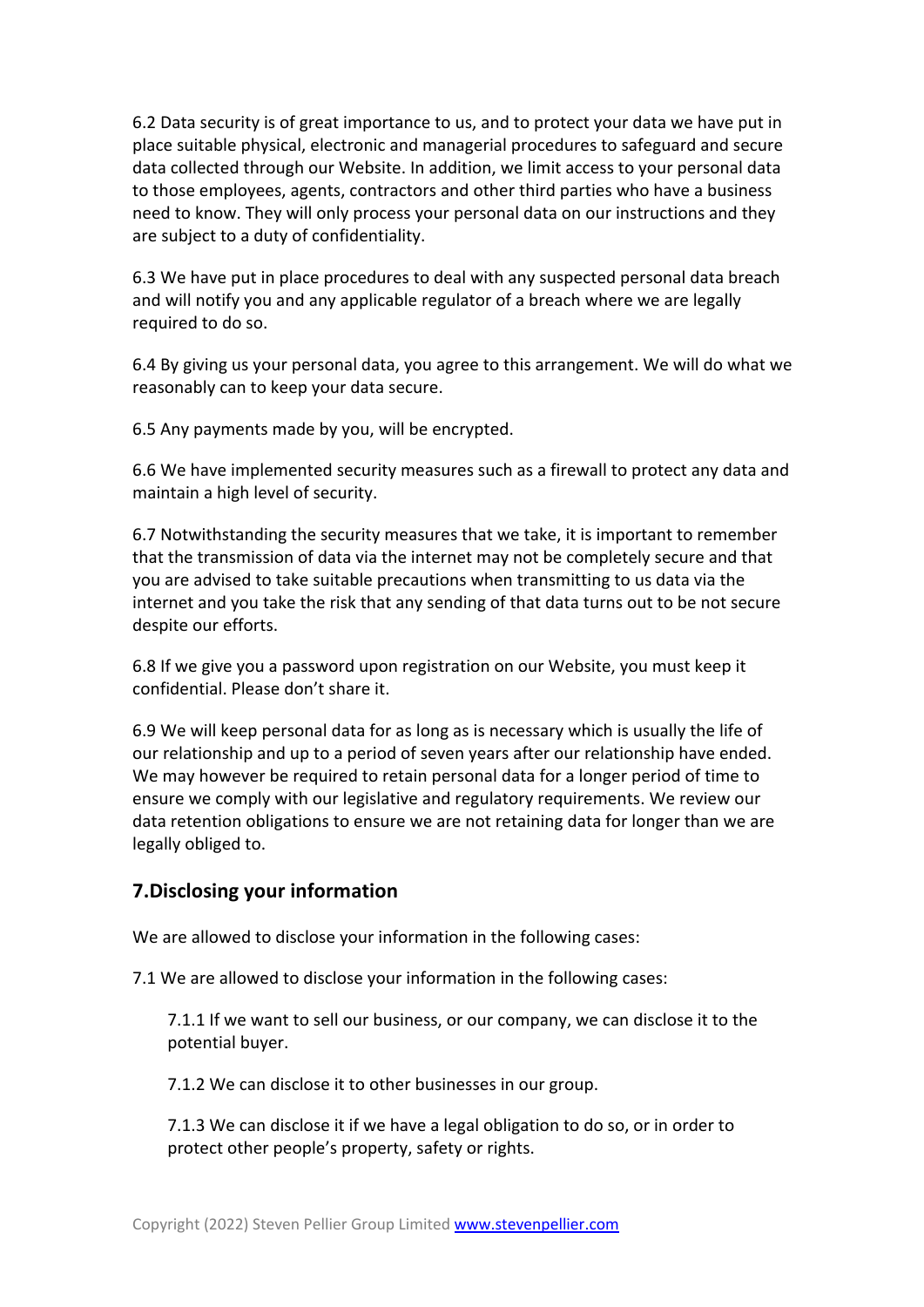7.1.4 We can exchange information with others to protect against fraud or credit risks.

7.2 We may contract with third parties to supply services to you on our behalf. These may include payment processing, search engine facilities, advertising and marketing. In some cases, the third parties may require access to some or all of your data. These are the third parties that have access to your information:

#### Ultimate Media Group Limited

7.3 Where any of your data is required for such a purpose, we will take all reasonable steps to ensure that your data will be handled safely, securely, and in accordance with your rights, our obligations, and the obligations of the third party under UK GDPR and the law. Any third party that we share data with will not be permitted to use it for any other purpose than fulfilling their contract with us.

#### **8.Your rights**

8.1 When you submit information via our Website, you may be given options to restrict our use of your data. We aim to give you strong controls on our use of your data (including the ability to opt-out of receiving emails from us which you may do by unsubscribing using the links provided above in this Privacy Policy.

8.2 Under the UK GDPR, you have the right to:

- request access to, deletion of or correction of, your personal data held by us at no cost to you;

- request that your personal data be transferred to another person (data portability);

- be informed of what data processing is taking place;
- restrict processing;
- to object to processing of your personal data; and
- complain to a supervisory authority.

8.3 You also have rights with respect to automated decision-making and profiling as set out in section 11 below.

8.4 You have the right to ask us not to process your personal data for marketing purposes. We will usually inform you (before collecting your data) if we intend to use your data for such purposes or if we intend to disclose your information to any third party for such purposes.

8.5 To enforce any of the foregoing rights or if you have any other questions about our Website or this Privacy Policy, please contact us at hello@stevenpellier.com.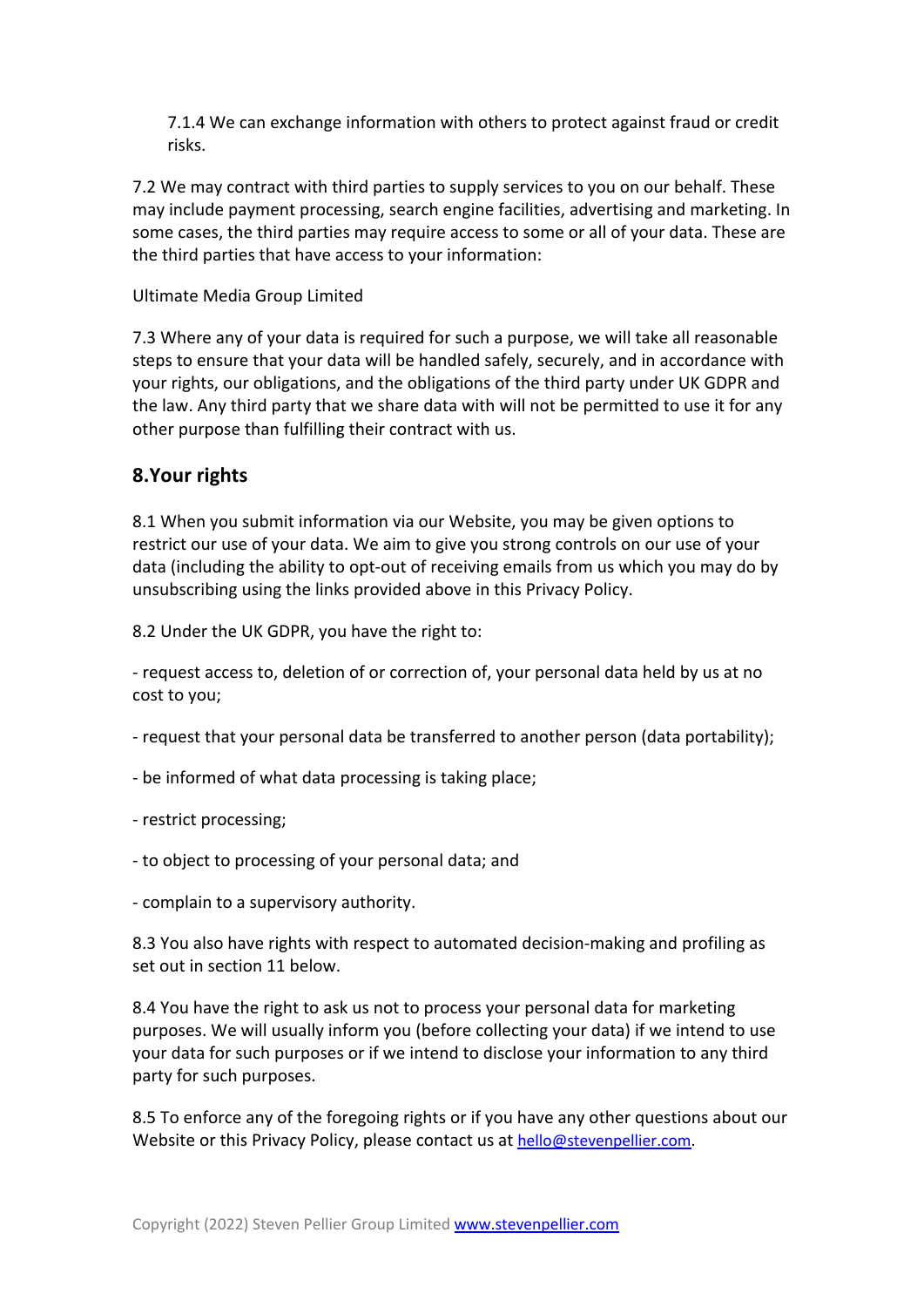## **9.Links to other sites**

9.1 Please note that our terms and conditions and our policies will not apply to other websites that you get to via a link from our Website. We have no control over how your data is collected, stored or used by other websites and we advise you to check the privacy policies of any such websites before providing any data to them.

## **10.Changes**

10.1 If we change our Privacy Policy, we will post the changes on this page so please check this page for our current policy.

## **11.Automated Decision-Making and Profiling**

11.1 In the event that we use personal data for the purposes of automated decisionmaking and those decisions have a legal (or similarly significant effect) on you, you have the right to challenge to such decisions under UK GDPR, requesting human intervention, expressing their own point of view, and obtaining an explanation of the decision from us.

11.2 The right described in section 11.1 does not apply in the following circumstances:

a) the decision is necessary for the entry into, or performance of, a contract between the you and us;

b) the decision is authorised by law; or

c) you have given you explicit consent.

11.3 Where we use your personal data for profiling purposes, the following shall apply:

a) Clear information explaining the profiling will be provided, including its significance and the likely consequences;

b) Appropriate mathematical or statistical procedures will be used;

c) Technical and organisational measures necessary to minimise the risk of errors and to enable such errors to be easily corrected shall be implemented; and

d) All personal data processed for profiling purposes shall be secured in order to prevent discriminatory effects arising out of profiling.

## **12.Terms and Conditions**

12.1 Please also visit our Terms and Conditions section establishing the use, disclaimers, and limitations of liability governing the use of our Website.